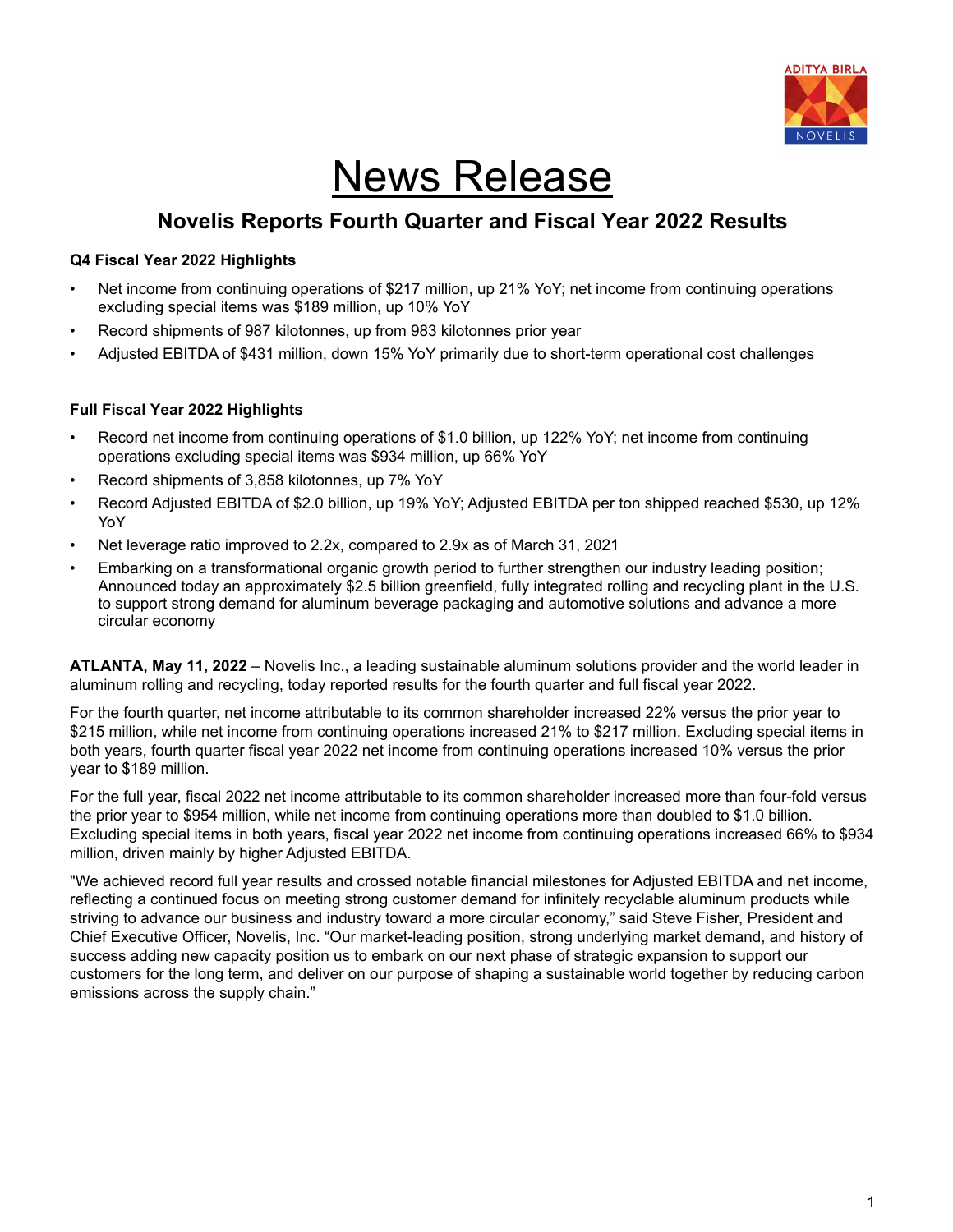#### **Fourth Quarter Fiscal 2022 Results**

Net sales increased 34% to \$4.8 billion for the fourth quarter of fiscal year 2022, compared to \$3.6 billion in the prior year period, primarily driven by higher average aluminum prices and local market premiums. Total flat rolled product shipments were a record 987 kilotonnes, a slight increase over prior year shipments of 983 kilotonnes, driven by strong beverage can and aerospace shipments offsetting lower automotive shipments impacted by semiconductor shortages in the automotive industry.

Adjusted EBITDA of \$431 million in the fourth quarter of fiscal year 2022 included approximately \$55 million of higher operational costs, primarily in North America, as a result of production and logistics challenges that are not expected to continue in fiscal 2023. The current year quarter also included a \$15 million non-recurring regulatory provision. Other higher inflationary cost pressures were largely offset by favorable product pricing.

#### **Full-Year Fiscal 2022 Results**

Net sales increased 40% to \$17.1 billion in fiscal year 2022, compared to \$12.3 billion in fiscal year 2021, primarily driven by higher average aluminum prices and record shipments in every product end market. Total flat rolled product shipments increased 7% over the prior year to 3,858 kilotonnes, driven by strong demand for sustainable, flat rolled aluminum sheet and recovery from COVID-related production shutdowns early in the prior fiscal year.

Adjusted EBITDA increased 19% to a record \$2.0 billion in fiscal year 2022, compared to \$1.7 billion in fiscal year 2021. The increase in Adjusted EBITDA is primarily due to higher volume, favorable product mix despite constrained automotive shipments impacted by the semiconductor chip shortage this year, and a strong demand environment benefiting pricing, partially offset by high inflation and operational disruptions. Adjusted EBITDA per ton shipped increased to \$530 in fiscal year 2022, compared to \$474 in fiscal 2021.

Adjusted free cash flow from continuing operations was \$649 million in fiscal 2022, after absorbing more than \$400 million of increased working capital pressure from rising aluminum prices, net of metal price lag, compared to the prior year free cash flow of \$740 million. The company's net leverage ratio (net debt / TTM Adjusted EBITDA) improved to 2.2x at the end of fiscal year 2022, compared to 2.9x at the end of fiscal year 2021.

"Our record operational and financial performance in fiscal 2022 drove a reduction in net leverage to well within our targeted range and provides a solid footing to begin our next wave of transformational investments," said Devinder Ahuja, Executive Vice President and Chief Financial Officer, Novelis, Inc. "We are well positioned to navigate current inflationary headwinds and global supply chain challenges, while keeping our focus on expanding capacity to support growing long term customer demand across end markets."

We have an attractive opportunity to expand rolling and recycling capacity as a critical partner to customers' growing demand for sustainable aluminum products. We are considering a number of potential capital investment opportunities over the next five years, spanning regions and end markets. This includes our plans, announced in a separate press release today, to commence construction of an approximately \$2.5 billion, fully integrated greenfield rolling mill in Bay Minette, Alabama, U.S., to support strong demand for sustainable, beverage can and automotive aluminum sheet. Other previously announced U.S. projects include Oswego hot mill debottlenecking and the construction of a state-of-the art, automotive recycling center in Guthrie, while in Asia, we are expanding recycling and casting in Ulsan, South Korea, and integrating our automotive business in Asia with the addition of a new cold mill and automotive recycling center in China.

Novelis ended fiscal year 2022 with strong total liquidity of \$2.6 billion as of March 31, 2022.

#### **First Quarter Fiscal Year 2023 Outlook**

Market demand remains broadly favorable and non-recurring items from fourth quarter fiscal year 2022 are behind us. We expect first quarter fiscal year 2023 Adjusted EBITDA per ton to return to levels above \$500 per ton, even as we navigate continuing impacts from semi-conductor shortages, customer impacts from COVID lockdowns in China, global supply chain challenges and elevated energy costs.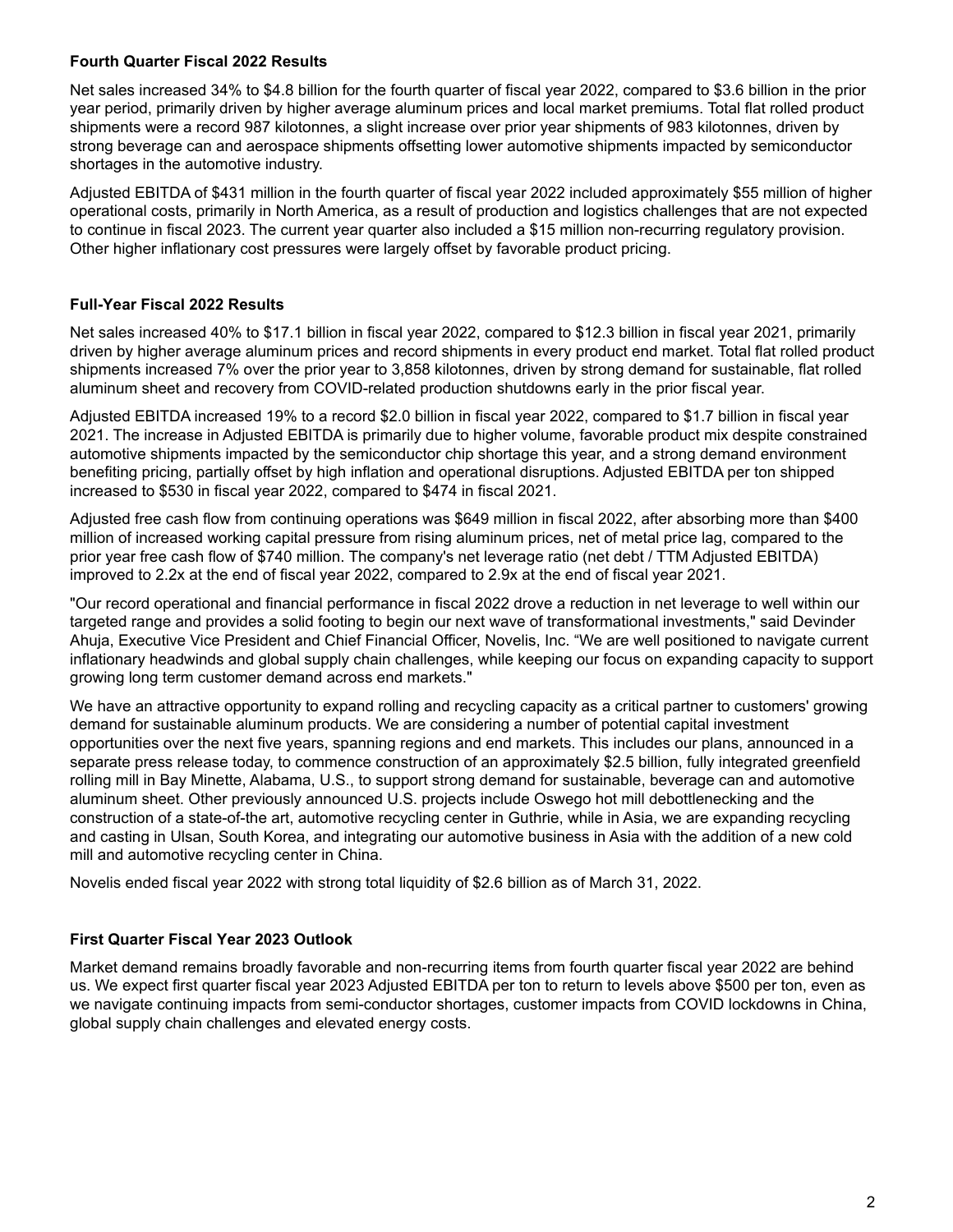#### **Fourth Quarter and Fiscal Year 2022 Earnings Conference Call**

Novelis will discuss its fourth quarter fiscal year 2022 results via a live webcast and conference call for investors at 7:00 a.m. EST on Wednesday, May 11, 2022. To view slides and listen only, visit https://cc.callinfo.com/ r/1fxvomin9j01c&eom. To join by telephone, dial toll-free in North America at 800-734-8507, India toll-free at 18002662124 or the international toll line at +1-212-231-2920. Presentation materials and access information can also be found at novelis.com/investors.

#### **About Novelis**

Novelis Inc. is driven by its purpose of shaping a sustainable world together. We are a critical partner providing innovative aluminum solutions to customers, and the world's largest roller and recycler of aluminum. Our ambition is to be the leading provider of low-carbon, sustainable aluminum solutions and to achieve a fully circular economy by partnering with our suppliers, as well as our customers in the aerospace, automotive, beverage can and specialties industries throughout North America, Europe, Asia and South America. Novelis had net sales of \$17.1 billion in fiscal year 2022. Novelis is a subsidiary of Hindalco Industries Limited, an industry leader in aluminum and copper, and the metals flagship company of the Aditya Birla Group, a multinational conglomerate based in Mumbai. For more information, visit novelis.com.

#### **Non-GAAP Financial Measures**

This news release and the presentation slides for the earnings call contain non-GAAP financial measures as defined by SEC rules. We believe these measures are helpful to investors in measuring our financial performance and liquidity and comparing our performance to our peers. However, our non-GAAP financial measures may not be comparable to similarly titled non-GAAP financial measures used by other companies. These non-GAAP financial measures have limitations as an analytical tool and should not be considered in isolation or as a substitute for GAAP financial measures. To the extent we discuss any non-GAAP financial measures on the earnings call, a reconciliation of each measure to the most directly comparable GAAP measure will be available in the presentation slides, which can be found at novelis.com/investors. In addition, the Form 8-K includes a more detailed description of each of these non-GAAP financial measures, together with a discussion of the usefulness and purpose of such measures.

Attached to this news release are tables showing the Condensed Consolidated Statements of Operations, Condensed Consolidated Balance Sheets, Condensed Consolidated Statements of Cash Flows, Reconciliation of Adjusted EBITDA, Adjusted Free Cash Flow, Total Liquidity, Net Debt, Income from continuing operations excluding Special Items, and Segment Information.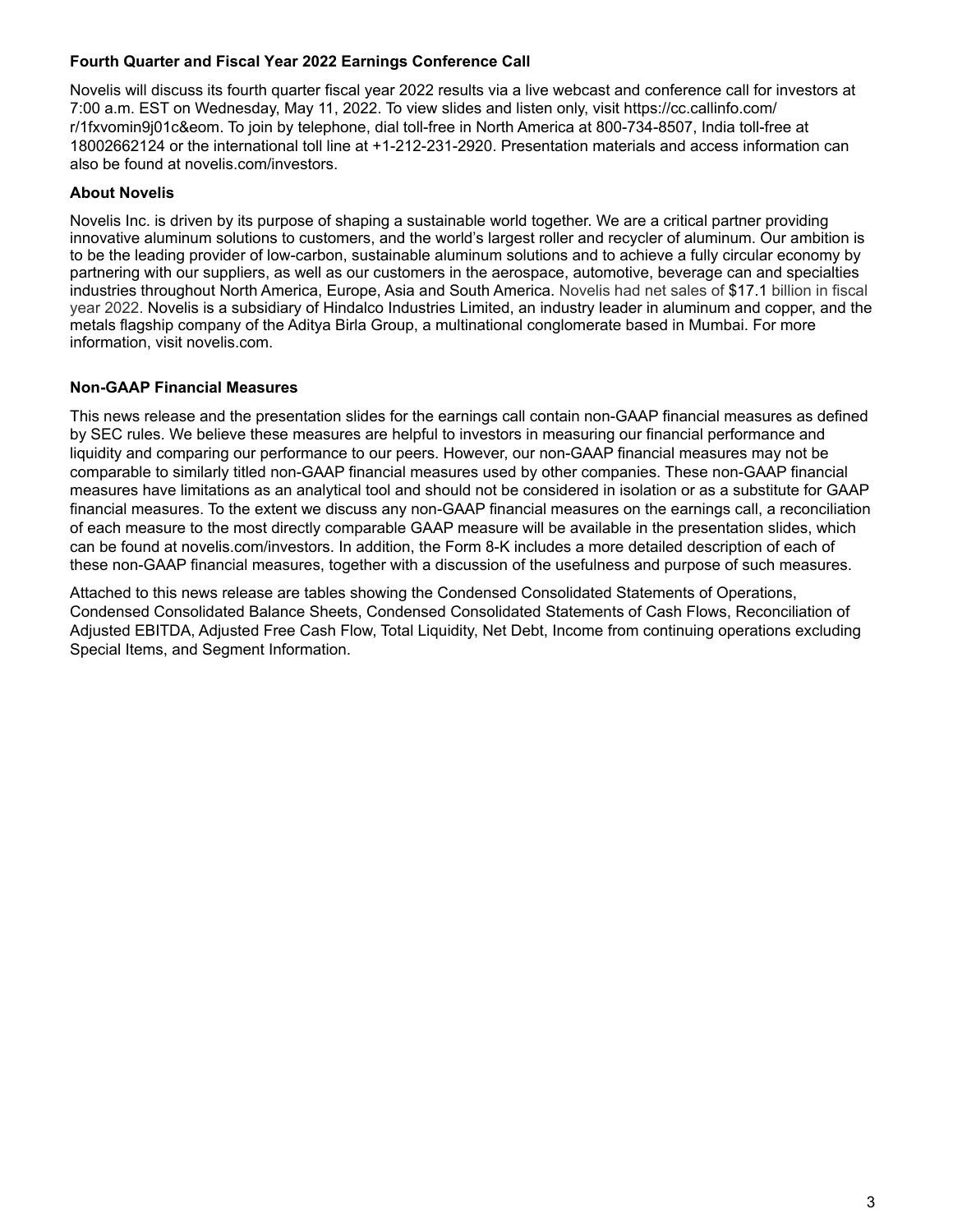#### **Forward-Looking Statements**

Statements made in this news release which describe Novelis' intentions, expectations, beliefs or predictions may be forward-looking within the meaning of securities laws. Forward-looking statements include statements preceded by, followed by, or including the words "believes," "expects," "anticipates," "plans," "estimates," "projects," "forecasts," or similar expressions. Examples of forward-looking statements in this news release are statements about our expectations for first quarter of fiscal year 2023 Adjusted EBITDA per ton to return to levels above \$500 per ton and our ability to navigate current inflationary headwinds and global supply chain challenges. Novelis cautions that, by their nature, forward-looking statements involve risk and uncertainty and Novelis' actual results could differ materially from those expressed or implied in such statements. We do not intend, and we disclaim any obligation, to update any forward-looking statements, whether as a result of new information, future events or otherwise. Factors that could cause actual results or outcomes to differ from the results expressed or implied by forward-looking statements include, among other things: changes in the prices and availability of aluminum (or premiums associated with such prices) or other materials and raw materials we use; inflationary pressures impacting the price of labor, freight, coatings and alloys; the capacity and effectiveness of our hedging activities; relationships with, and financial and operating conditions of, our customers, suppliers and other stakeholders; fluctuations in the supply of, and prices for, energy in the areas in which we maintain production facilities; our ability to access financing including in connection with potential acquisitions and investments; continued risks stemming from the acquisition of Aleris Corporation, including uncertainties inherent in the acquisition method of accounting; disruption to our global aluminum production and supply chain as a result of COVID-19 or geopolitical factors, such as Russia's recent invasion of Ukraine; changes in the relative values of various currencies and the effectiveness of our currency hedging activities; factors affecting our operations, such as litigation, environmental remediation and clean-up costs, breakdown of equipment and other events; economic, regulatory and political factors within the countries in which we operate or sell our products, including changes in duties or tariffs; risks related to cybersecurity and data breaches; our potential inability to protect our intellectual property and the confidentiality of our know-how, trade secrets, technology, and other proprietary information; competition from other aluminum rolled products producers as well as from substitute materials such as steel, glass, plastic and composite materials; downturns in consumer demand for our products or changes in consumer preferences as it relates to our products; the impact of the global semiconductor shortage on automotive production and demand for automotive aluminum sheet; changes in general economic conditions including deterioration in the global economy; the risks of pandemics or other public health emergencies, including the continued spread and impact of, and the governmental and third party response to, the ongoing COVID-19 outbreak; the impact of climate change or the legal, regulatory, or market response to climate change; changes in government regulations, particularly those affecting taxes, derivative instruments, environmental, health or safety compliance; risks that production levels and margins of our recent capital expenditures do not grow in line with our current expectations and that we may not realize returns commensurate with our investments; changes in interest rates that have the effect of increasing the amounts we pay under our credit facilities and other financing agreements; and our ability to generate cash. The above list of factors is not exhaustive. Other important risk factors are included under the caption "Risk Factors" in our Annual Report on Form 10-K for the fiscal year ended March 31, 2022.

Julie Groover **Megan Cochard** Megan Cochard +1 404 760 6461 +1 404 760 4170

#### **Media Contact: Investor Contact:**

julie.groover@novelis.adityabirla.com megan.cochard@novelis.adityabirla.com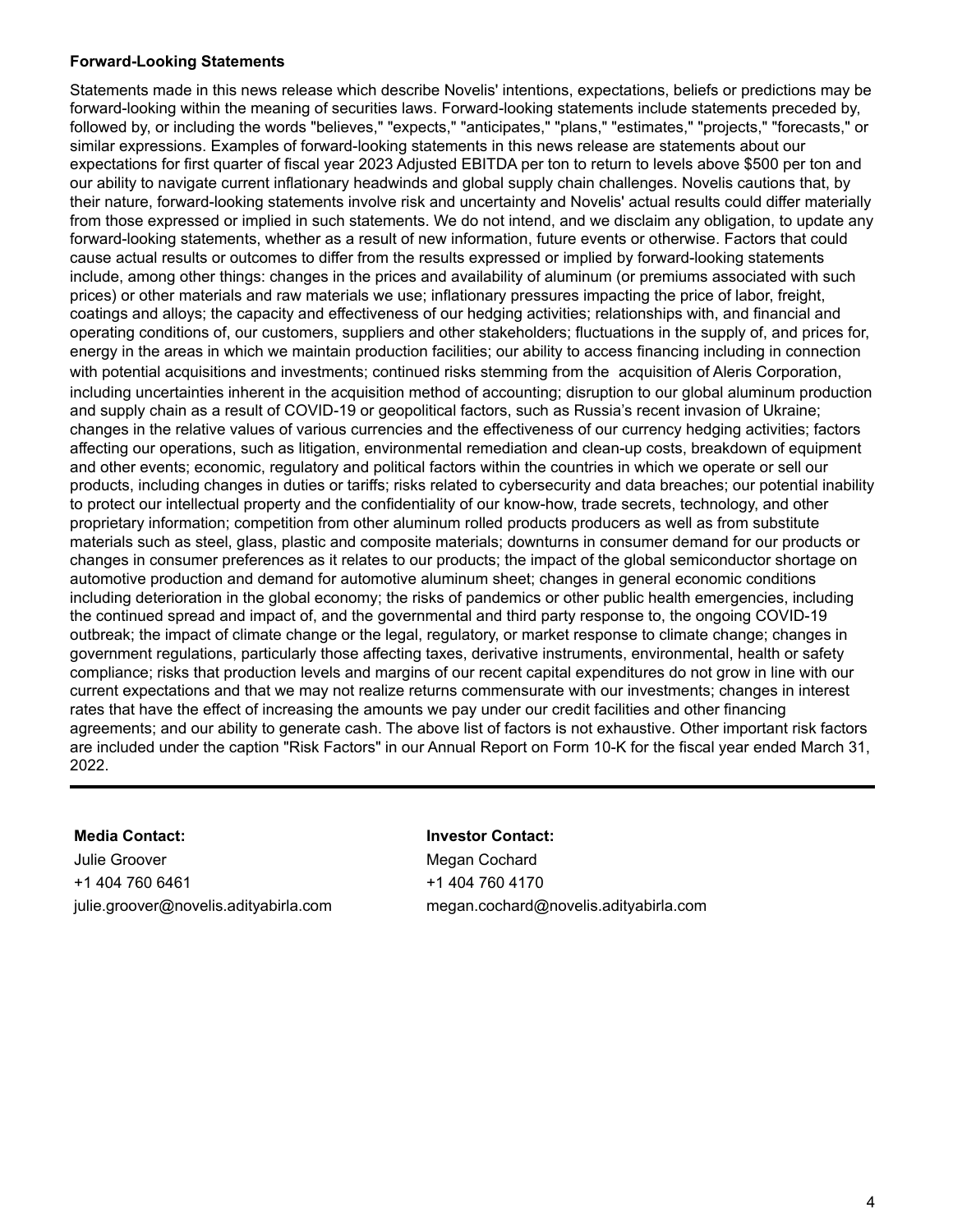# **Novelis Inc. CONSOLIDATED STATEMENTS OF OPERATIONS**

|                                                                 |                | <b>Three Months Ended</b><br>March 31. |                         |       | <b>Fiscal Year Ended</b><br>March 31. |        |                           |        |
|-----------------------------------------------------------------|----------------|----------------------------------------|-------------------------|-------|---------------------------------------|--------|---------------------------|--------|
| (in millions) (Quarterly figures unaudited)                     |                | 2022                                   | 2021                    |       |                                       | 2022   |                           | 2021   |
| Net sales                                                       | \$             | 4,849                                  | $\sqrt[6]{\frac{1}{2}}$ | 3,631 | \$                                    | 17,149 | $\mathbb{S}$              | 12,276 |
| Cost of goods sold (exclusive of depreciation and amortization) |                | 4,204                                  |                         | 2,917 |                                       | 14,354 |                           | 9,980  |
| Selling, general and administrative expenses                    |                | 174                                    |                         | 151   |                                       | 631    |                           | 551    |
| Depreciation and amortization                                   |                | 145                                    |                         | 147   |                                       | 550    |                           | 543    |
| Interest expense and amortization of debt issuance costs        |                | 54                                     |                         | 61    |                                       | 227    |                           | 267    |
| Research and development expenses                               |                | 24                                     |                         | 26    |                                       | 92     |                           | 83     |
| Loss on extinguishment of debt, net                             |                | 1                                      |                         | 14    |                                       | 64     |                           | 14     |
| Restructuring and impairment expenses, net                      |                |                                        |                         | 1     |                                       | 1      |                           | 29     |
| Equity in net income of non-consolidated affiliates             |                |                                        |                         | (2)   |                                       | (8)    |                           | (1)    |
| Business acquisition and other related costs                    |                |                                        |                         |       |                                       |        |                           | 11     |
| Other expenses (income), net                                    |                | 25                                     |                         | 17    |                                       | (61)   |                           | 103    |
|                                                                 | \$             | 4,627                                  | $\mathfrak{S}$          | 3,332 | \$                                    | 15,850 | \$                        | 11,580 |
| Income from continuing operations before income tax provision   |                | 222                                    |                         | 299   |                                       | 1,299  |                           | 696    |
| Income tax provision                                            |                | 5                                      |                         | 119   |                                       | 281    |                           | 238    |
| Net income from continuing operations                           | $\mathfrak{S}$ | 217                                    | $\mathfrak{S}$          | 180   | $\mathfrak{L}$                        | 1,018  | $\mathfrak{S}$            | 458    |
| Loss from discontinued operations, net of tax                   |                | (1)                                    |                         | (4)   |                                       | (63)   |                           | (51)   |
| Loss on sale of discontinued operations, net of tax             |                |                                        |                         |       |                                       |        |                           | (170)  |
| Net loss from discontinued operations                           | \$             | (1)                                    | \$                      | (4)   | \$                                    | (63)   | \$                        | (221)  |
| Net income                                                      | \$             | 216                                    | \$                      | 176   | \$                                    | 955    | $\boldsymbol{\mathsf{S}}$ | 237    |
| Net income attributable to noncontrolling interest              |                |                                        |                         |       |                                       |        |                           | 1      |
| Net income attributable to our common shareholder               | \$             | 215                                    | $\frac{1}{2}$           | 176   | $\$\$                                 | 954    | \$                        | 236    |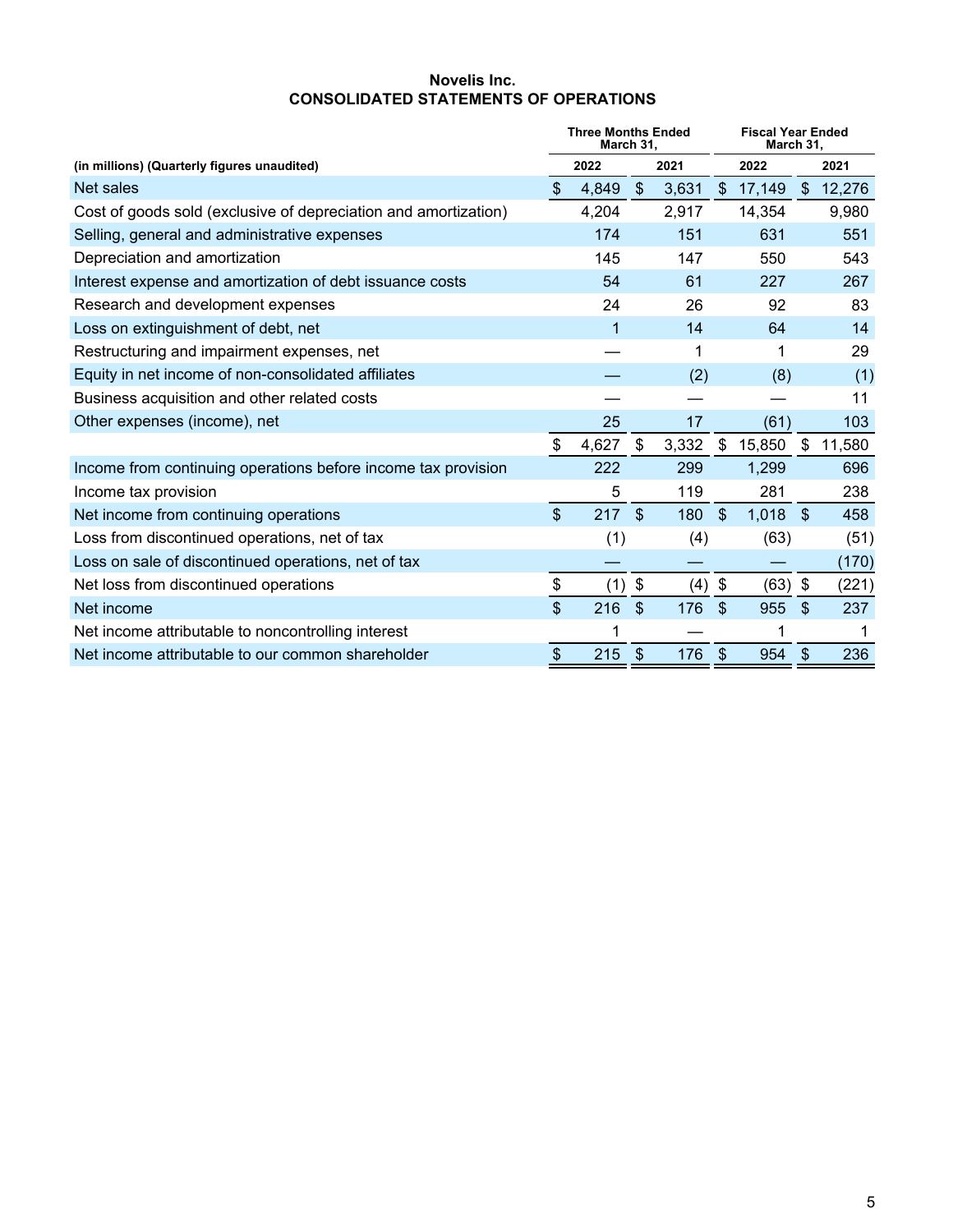### **Novelis Inc. CONSOLIDATED BALANCE SHEETS**

| (in millions, except number of shares)<br><b>ASSETS</b>                                                                                           |                           | March 31,<br>2022 | March 31,<br>2021         |        |  |
|---------------------------------------------------------------------------------------------------------------------------------------------------|---------------------------|-------------------|---------------------------|--------|--|
|                                                                                                                                                   |                           |                   |                           |        |  |
| Current assets:                                                                                                                                   |                           |                   |                           | 998    |  |
| Cash and cash equivalents                                                                                                                         | \$                        | 1,070             | -\$                       |        |  |
| Accounts receivable, net                                                                                                                          |                           |                   |                           |        |  |
| - third parties (net of allowance for uncollectible accounts of \$6 and \$5 as of March 31, 2022<br>and March 31, 2021, respectively)             |                           | 2,590             |                           | 1,687  |  |
| - related parties                                                                                                                                 |                           | 222               |                           | 166    |  |
| Inventories                                                                                                                                       |                           | 3,038             |                           | 1,928  |  |
| Prepaid expenses and other current assets                                                                                                         |                           | 195               |                           | 198    |  |
| Fair value of derivative instruments                                                                                                              |                           | 377               |                           | 137    |  |
| Assets held for sale                                                                                                                              |                           | 5                 |                           | 5      |  |
| Current assets of discontinued operations                                                                                                         |                           | 6                 |                           | 15     |  |
| <b>Total current assets</b>                                                                                                                       | $\mathfrak{S}$            | 7,503             | $\mathfrak{F}$            | 5,134  |  |
| Property, plant and equipment, net                                                                                                                |                           | 4,624             |                           | 4,687  |  |
| Goodwill                                                                                                                                          |                           | 1,081             |                           | 1,083  |  |
| Intangible assets, net                                                                                                                            |                           | 623               |                           | 696    |  |
| Investment in and advances to non-consolidated affiliates                                                                                         |                           | 832               |                           | 838    |  |
| Deferred income tax assets                                                                                                                        |                           | 158               |                           | 130    |  |
| Other long-term assets                                                                                                                            |                           |                   |                           |        |  |
| — third parties                                                                                                                                   |                           | 274               |                           | 316    |  |
| - related parties                                                                                                                                 |                           | 1                 |                           | 1      |  |
| <b>Total assets</b>                                                                                                                               | \$                        | 15,096            | \$                        | 12,885 |  |
| <b>LIABILITIES AND SHAREHOLDER'S EQUITY</b>                                                                                                       |                           |                   |                           |        |  |
| <b>Current liabilities:</b>                                                                                                                       |                           |                   |                           |        |  |
| Current portion of long-term debt                                                                                                                 | \$                        | 26                | \$                        | 71     |  |
| Short-term borrowings                                                                                                                             |                           | 529               |                           | 236    |  |
| Accounts payable                                                                                                                                  |                           |                   |                           |        |  |
| - third parties                                                                                                                                   |                           | 3,869             |                           | 2,498  |  |
| - related parties                                                                                                                                 |                           | 320               |                           | 230    |  |
| Fair value of derivative instruments                                                                                                              |                           | 959               |                           | 280    |  |
| Accrued expenses and other current liabilities                                                                                                    |                           | 774               |                           | 670    |  |
| Current liabilities of discontinued operations                                                                                                    |                           | 21                |                           | 16     |  |
| Total current liabilities                                                                                                                         | \$                        | 6,498             | \$                        | 4,001  |  |
| Long-term debt, net of current portion                                                                                                            |                           | 4,967             |                           | 5,653  |  |
| Deferred income tax liabilities                                                                                                                   |                           | 158               |                           | 162    |  |
| Accrued postretirement benefits                                                                                                                   |                           | 669               |                           | 878    |  |
| Other long-term liabilities                                                                                                                       |                           | 295               |                           | 305    |  |
| <b>Total liabilities</b>                                                                                                                          | $\boldsymbol{\mathsf{S}}$ | 12,587            | $\sqrt[6]{3}$             | 10,999 |  |
| Commitments and contingencies                                                                                                                     |                           |                   |                           |        |  |
| <b>Shareholder's equity</b>                                                                                                                       |                           |                   |                           |        |  |
| Common stock, no par value; unlimited number of shares authorized; 1,000 shares issued and<br>outstanding as of March 31, 2022 and March 31, 2021 |                           |                   |                           |        |  |
| Additional paid-in capital                                                                                                                        |                           | 1,304             |                           | 1,404  |  |
| Retained earnings                                                                                                                                 |                           | 1,818             |                           | 864    |  |
| Accumulated other comprehensive loss                                                                                                              |                           | (620)             |                           | (366)  |  |
| Total equity of our common shareholder                                                                                                            | \$                        | $2,502$ \$        |                           | 1,902  |  |
| <b>Noncontrolling interest</b>                                                                                                                    |                           | 7                 |                           | (16)   |  |
| <b>Total equity</b>                                                                                                                               | \$                        | 2,509             | $\boldsymbol{\mathsf{S}}$ | 1,886  |  |
| <b>Total liabilities and equity</b>                                                                                                               | \$                        | 15,096            | $\sqrt[6]{3}$             | 12,885 |  |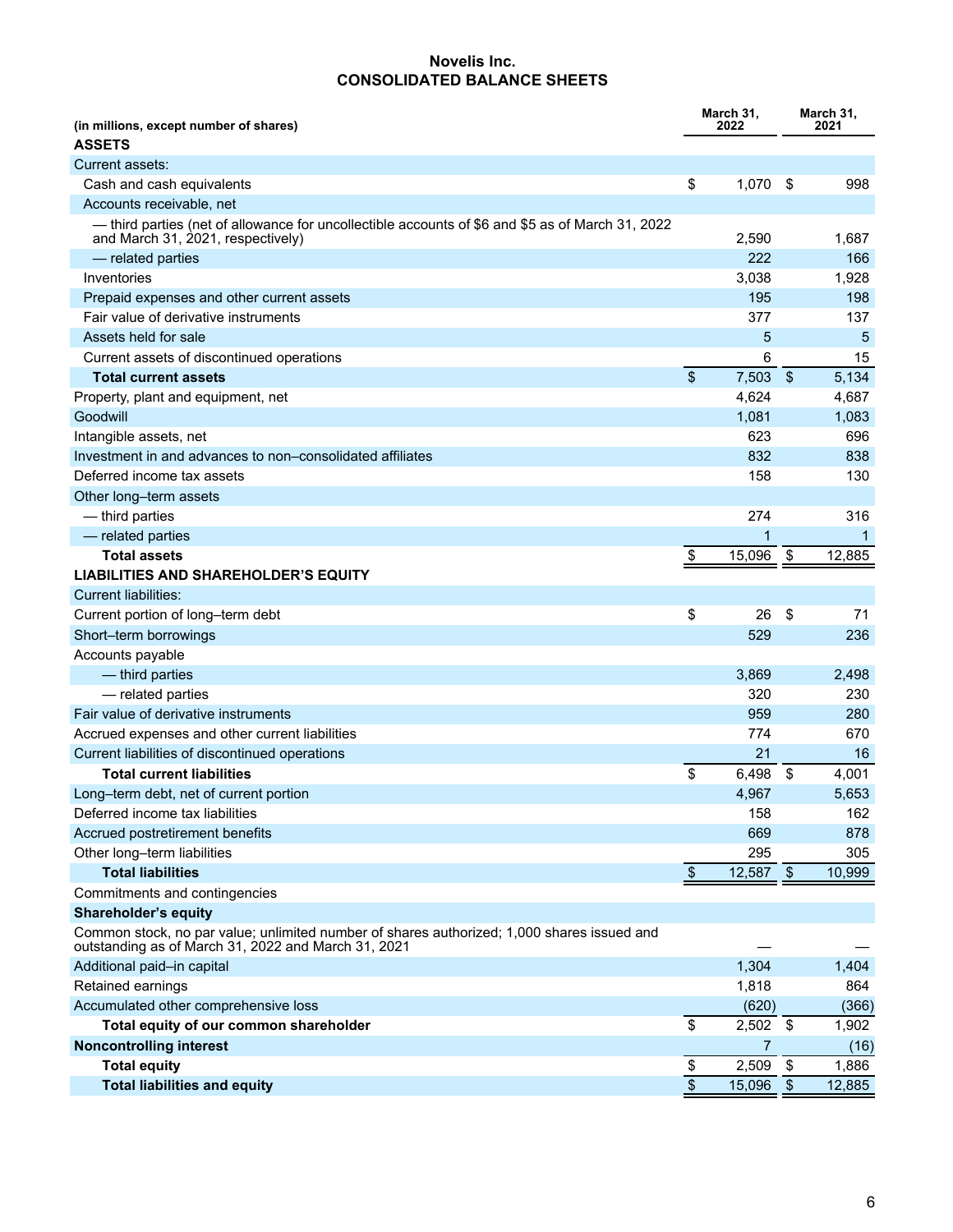### **Novelis Inc. CONSOLIDATED STATEMENTS OF CASH FLOWS**

|                                                                                                                         |                                           | <b>Fiscal Year Ended</b><br>March 31, |                          |                   |
|-------------------------------------------------------------------------------------------------------------------------|-------------------------------------------|---------------------------------------|--------------------------|-------------------|
| (in millions)                                                                                                           |                                           | 2022                                  |                          | 2021              |
| <b>OPERATING ACTIVITIES</b>                                                                                             |                                           |                                       |                          |                   |
| Net income                                                                                                              | \$                                        | 955                                   | \$                       | 237               |
| Net loss from discontinued operations                                                                                   |                                           | (63)                                  |                          | (221)             |
| Net income from continuing operations                                                                                   | \$                                        | 1,018                                 | $\overline{\mathcal{S}}$ | 458               |
| Adjustments to determine net cash provided by operating activities:                                                     |                                           |                                       |                          |                   |
| Depreciation and amortization                                                                                           |                                           | 550                                   |                          | 543               |
| Loss on unrealized derivatives and other realized derivatives in investing activities, net                              |                                           | 79                                    |                          | $\mathbf 1$       |
| Gain on sale of business<br>Loss on sale of assets                                                                      |                                           | (15)                                  |                          |                   |
| Impairment charges                                                                                                      |                                           | 8                                     |                          | $\mathbf{1}$<br>1 |
| Loss on extinguishment of debt, net                                                                                     |                                           | 64                                    |                          | 14                |
| Deferred income taxes, net                                                                                              |                                           | 27                                    |                          | 49                |
| Equity in net income of non-consolidated affiliates                                                                     |                                           | (8)                                   |                          | (1)               |
| Gain on foreign exchange remeasurement of debt                                                                          |                                           | (10)                                  |                          | (3)               |
| Amortization of debt issuance costs and carrying value adjustments                                                      |                                           | 18                                    |                          | 28                |
| Other, net                                                                                                              |                                           | 4                                     |                          |                   |
| Changes in assets and liabilities including assets and liabilities held for sale (net of effects from<br>divestitures): |                                           |                                       |                          |                   |
| Accounts receivable                                                                                                     |                                           | (1,030)                               |                          | (323)             |
| Inventories                                                                                                             |                                           | (1, 184)                              |                          | (94)              |
| Accounts payable                                                                                                        |                                           | 1,540                                 |                          | 569               |
| Other assets                                                                                                            |                                           | (6)                                   |                          | 91                |
| Other liabilities                                                                                                       |                                           | 77                                    |                          | (125)             |
| Net cash provided by operating activities - continuing operations                                                       |                                           | 1,132                                 |                          | 1,209             |
| Net cash provided by (used in) operating activities - discontinued operations                                           |                                           | 11                                    |                          | (82)              |
| Net cash provided by operating activities                                                                               | $\sqrt[6]{\frac{1}{2}}$                   | 1,143                                 | $\sqrt{2}$               | 1,127             |
| <b>INVESTING ACTIVITIES</b>                                                                                             |                                           |                                       |                          |                   |
| Capital expenditures                                                                                                    | \$                                        | $(446)$ \$                            |                          | (485)             |
| Acquisition of business, net of cash acquired                                                                           |                                           |                                       |                          | (2,614)           |
| Proceeds from sales of assets, third party, net of transaction fees and hedging                                         |                                           | $\mathbf 1$                           |                          | $\overline{4}$    |
| Proceeds from the sale of a business                                                                                    |                                           | 9                                     |                          |                   |
| Proceeds from investment in and advances to non-consolidated affiliates, net                                            |                                           |                                       |                          | 9                 |
| Outflows from the settlement of derivative instruments, net                                                             |                                           | (53)                                  |                          | (5)               |
| Other                                                                                                                   |                                           | 16                                    |                          | 12                |
| Net cash used in investing activities - continuing operations                                                           |                                           | (473)                                 |                          | (3,079)           |
| Net cash provided by investing activities - discontinued operations                                                     |                                           |                                       |                          | 357               |
| Net cash used in investing activities                                                                                   | $\,$                                      | $(473)$ \$                            |                          | (2, 722)          |
| <b>FINANCING ACTIVITIES</b>                                                                                             |                                           |                                       |                          |                   |
| Proceeds from issuance of long-term and short-term borrowings                                                           | \$                                        | 1,985                                 | \$                       | 3,042             |
| Principal payments of long-term and short-term borrowings                                                               |                                           | (2, 406)                              |                          | (2,301)           |
| Revolving credit facilities and other, net                                                                              |                                           | (69)                                  |                          | (506)             |
| Debt issuance costs                                                                                                     |                                           | (25)                                  |                          | (44)              |
| Contingent consideration paid in acquisition of business                                                                |                                           |                                       |                          | (9)               |
| Return of capital to our common shareholder                                                                             |                                           | (100)                                 |                          |                   |
| Net cash (used in) provided by financing activities - continuing operations                                             |                                           | (615)                                 |                          | 182               |
| Net cash used in financing activities - discontinued operations                                                         |                                           |                                       |                          | (2)               |
| Net cash (used in) provided by financing activities                                                                     | $\, \, \raisebox{12pt}{$\scriptstyle \$}$ | $(615)$ \$                            |                          | 180               |
| Net increase (decrease) in cash, cash equivalents and restricted cash                                                   |                                           | 55                                    |                          | (1, 415)          |
| Effect of exchange rate changes on cash                                                                                 |                                           | 2                                     |                          | 40                |
| Cash, cash equivalents and restricted cash - beginning of period                                                        |                                           | 1,027                                 |                          | 2,402             |
| Cash, cash equivalents and restricted cash - end of period                                                              | $\frac{1}{2}$                             | 1,084                                 | $\sqrt[6]{2}$            | 1,027             |
| Cash and cash equivalents                                                                                               | \$                                        | 1,070                                 | \$                       | 998               |
| Restricted cash (Included in other long-term assets)                                                                    |                                           | 14                                    |                          | 15                |
| Restricted cash (Included in prepaid expenses and other current assets)                                                 |                                           |                                       |                          | 14                |
| Cash, cash equivalents and restricted cash - end of period                                                              | $\overline{\mathcal{L}}$                  | 1,084                                 | $\overline{\mathcal{F}}$ | 1,027             |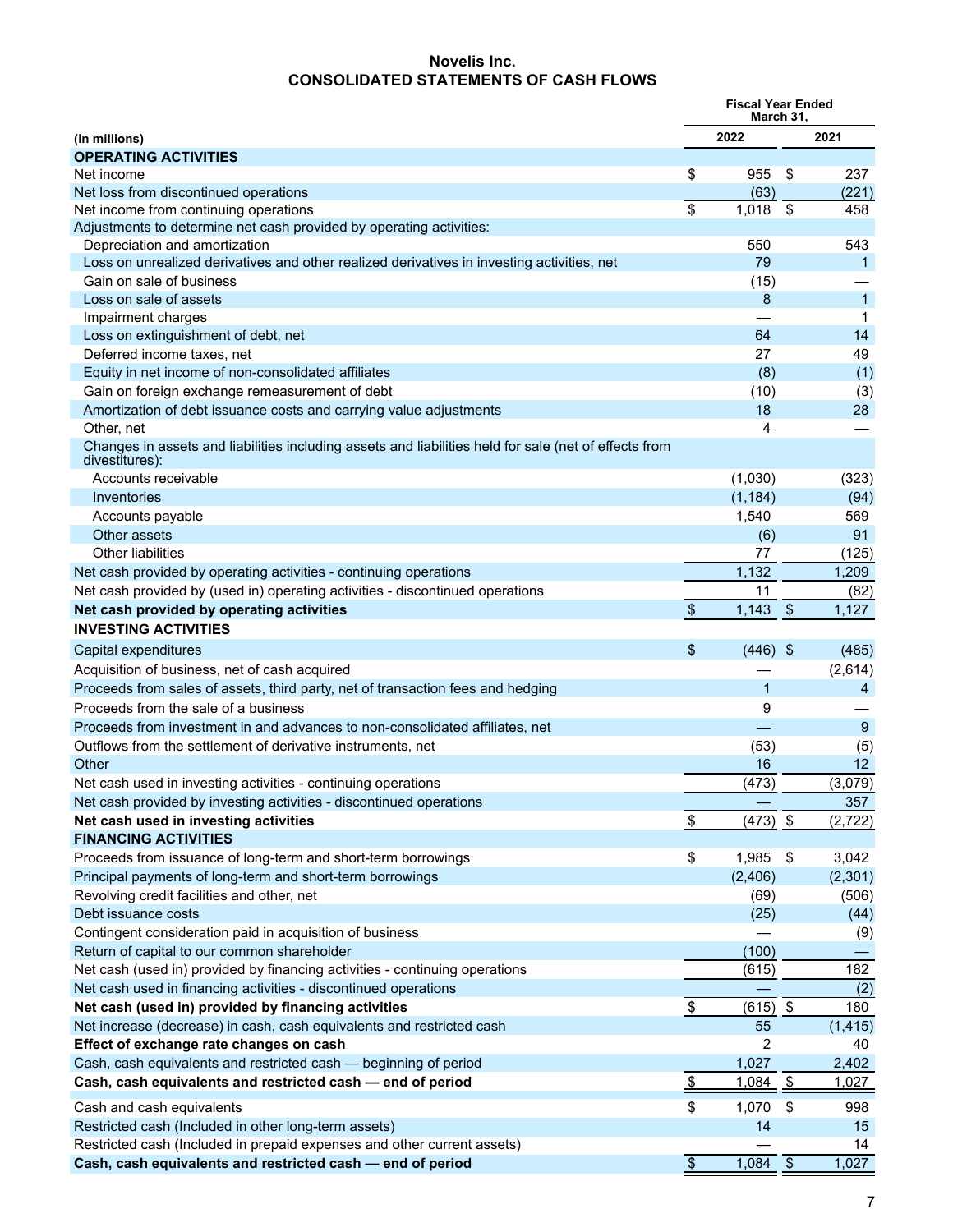# **Reconciliation of Adjusted EBITDA (unaudited) to Net income attributable to our common shareholder**

The following table reconciles Adjusted EBITDA, a non-GAAP financial measure, to Net income attributable to our common shareholder.

|                                                                                     |                       | <b>Three Months Ended</b><br>March 31. |                |      | <b>Fiscal Year Ended</b><br>March 31. |       |                           |       |
|-------------------------------------------------------------------------------------|-----------------------|----------------------------------------|----------------|------|---------------------------------------|-------|---------------------------|-------|
| (in millions)                                                                       |                       | 2022                                   |                | 2021 | 2022                                  |       |                           | 2021  |
| Net income attributable to our common shareholder                                   | \$                    | 215                                    | $\mathfrak{s}$ | 176  | $\mathcal{S}$                         | 954   | $\boldsymbol{\mathsf{S}}$ | 236   |
| Net income attributable to noncontrolling interests                                 |                       |                                        |                |      |                                       | 1     |                           |       |
| Income tax provision                                                                |                       | 5                                      |                | 119  |                                       | 281   |                           | 238   |
| Interest, net                                                                       |                       | 51                                     |                | 59   |                                       | 218   |                           | 258   |
| Depreciation and amortization                                                       |                       | 145                                    |                | 147  |                                       | 550   |                           | 543   |
| <b>EBITDA</b>                                                                       | \$                    | 417                                    | \$             | 501  | \$                                    | 2,004 | \$                        | 1,276 |
|                                                                                     |                       |                                        |                |      |                                       |       |                           |       |
| Adjustment to reconcile proportional consolidation                                  | \$                    | 10                                     | \$             | 14   | \$                                    | 56    | \$                        | 56    |
| Unrealized losses (gains) on change in fair value of derivative<br>instruments, net |                       | 34                                     |                | (3)  |                                       | 28    |                           | 11    |
| Realized (gains) losses on derivative instruments not included in<br>segment income |                       | (1)                                    |                | (1)  |                                       | (2)   |                           | 1     |
| Loss on extinguishment of debt, net                                                 |                       | 1                                      |                | 14   |                                       | 64    |                           | 14    |
| Restructuring and impairment expenses, net                                          |                       |                                        |                | 1    |                                       | 1     |                           | 29    |
| Gain on sale of business                                                            |                       |                                        |                |      |                                       | (15)  |                           |       |
| Loss on sale of fixed assets                                                        |                       | 3                                      |                | 1    |                                       | 8     |                           | 1     |
| Purchase price accounting adjustments                                               |                       |                                        |                |      |                                       |       |                           | 29    |
| Loss from discontinued operations, net of tax                                       |                       | 1                                      |                | 4    |                                       | 63    |                           | 51    |
| Loss on sale of discontinued operations, net of tax                                 |                       |                                        |                |      |                                       |       |                           | 170   |
| Metal price lag                                                                     |                       | (39)                                   |                | (26) |                                       | (166) |                           | 6     |
| Business acquisition and other related costs                                        |                       |                                        |                |      |                                       |       |                           | 11    |
| Other, net                                                                          |                       | 5                                      |                |      |                                       | 4     |                           | 59    |
| <b>Adjusted EBITDA</b>                                                              | $\boldsymbol{\theta}$ | 431                                    | \$             | 505  | $\boldsymbol{\mathsf{S}}$             | 2,045 | $\$\$                     | 1,714 |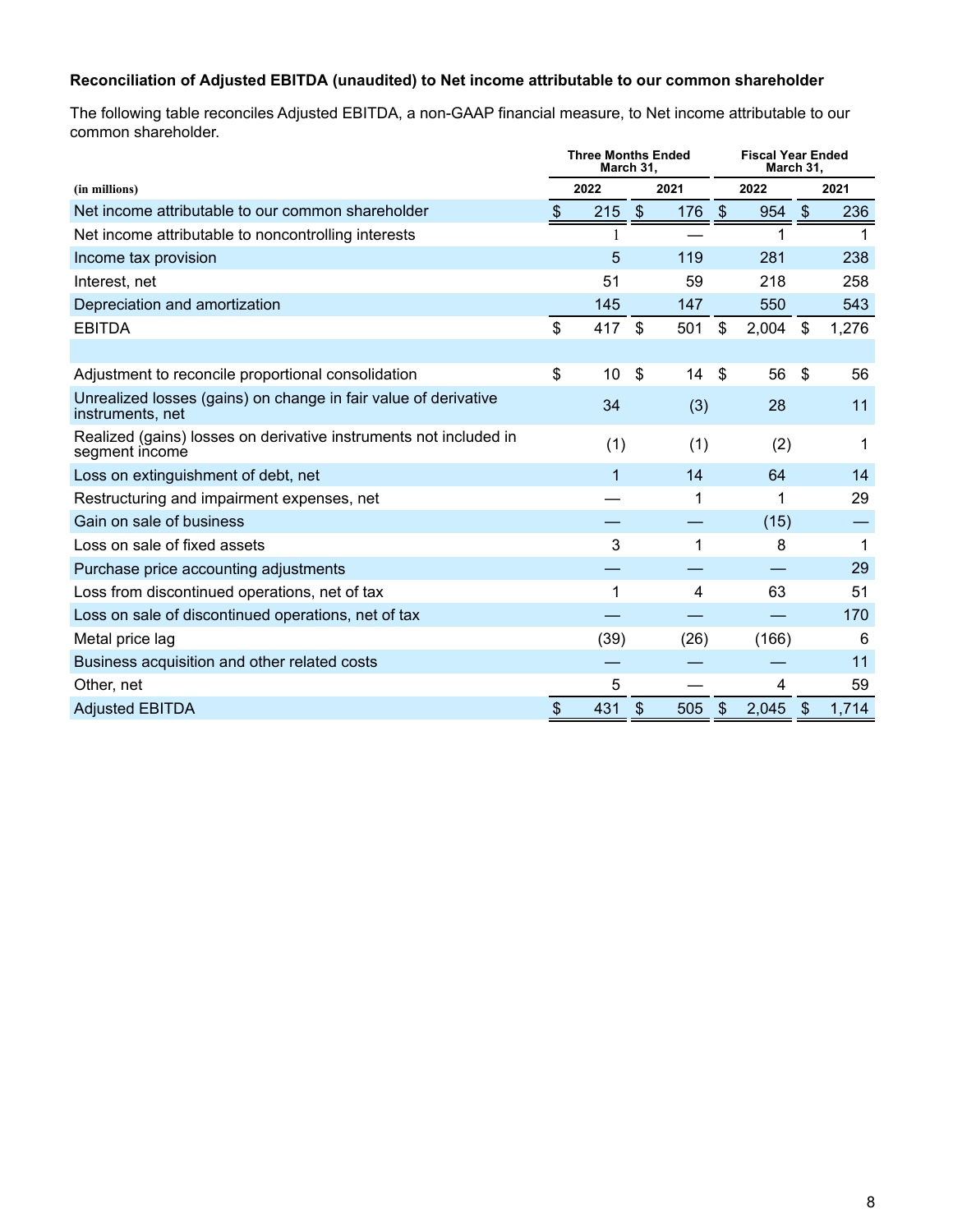#### **Adjusted Free Cash Flow (unaudited)**

The following table reconciles Adjusted free cash flow and Adjusted free cash flow from continuing operations, non-GAAP financial measures, to Net cash provided by operating activities - continuing operations.

|                                                                                                                                       | <b>Fiscal Year Ended</b><br>March 31, |      |         |
|---------------------------------------------------------------------------------------------------------------------------------------|---------------------------------------|------|---------|
| (in millions)                                                                                                                         | 2022                                  |      | 2021    |
| Net cash provided by operating activities - continuing operations                                                                     | \$<br>1,132                           | - \$ | 1,209   |
| Net cash used in investing activities - continuing operations                                                                         | (473)                                 |      | (3,079) |
| Plus: Cash used in the acquisition of business, net of cash and restricted cash acquired                                              |                                       |      | 2,614   |
| Less: Proceeds from sales of assets and business, net of transaction fees, cash income<br>taxes and hedging                           | (10)                                  |      | (4)     |
| Adjusted free cash flow from continuing operations                                                                                    | 649                                   |      | 740     |
| Net cash provided by (used in) operating activities - discontinued operations                                                         | 11                                    |      | (82)    |
| Net cash provided by investing activities - discontinued operations                                                                   |                                       |      | 357     |
| Less: Proceeds from sales of assets and business, net of transaction fees, cash income<br>taxes and hedging - discontinued operations |                                       |      | (403)   |
| Adjusted free cash flow                                                                                                               | 660                                   |      | 612     |

#### **Cash and Cash Equivalents and Total Liquidity (unaudited)**

The following table reconciles Total liquidity to the ending balances of cash and cash equivalents.

| (in millions)                                  | March 31.<br>2022 |       |  | March 31,<br>2021 |
|------------------------------------------------|-------------------|-------|--|-------------------|
| Cash and cash equivalents                      |                   | 1.070 |  | 998               |
| Availability under committed credit facilities |                   | 1.499 |  | 1.223             |
| Total liquidity                                |                   | 2.569 |  | 2.221             |

#### **Net debt (unaudited)**

The following table reconciles Long-term debt, net of current portion to Net debt.

|                                        | March 31, |       |
|----------------------------------------|-----------|-------|
|                                        | 2022      | 2021  |
| Long-term debt, net of current portion | 4,967     | 5,653 |
| Current portion of long-term debt      | 26        | 71    |
| Short-term borrowings                  | 529       | 236   |
| Cash and cash equivalents              | (1.070)   | (998) |
| Net debt                               | 4.452     | 4,962 |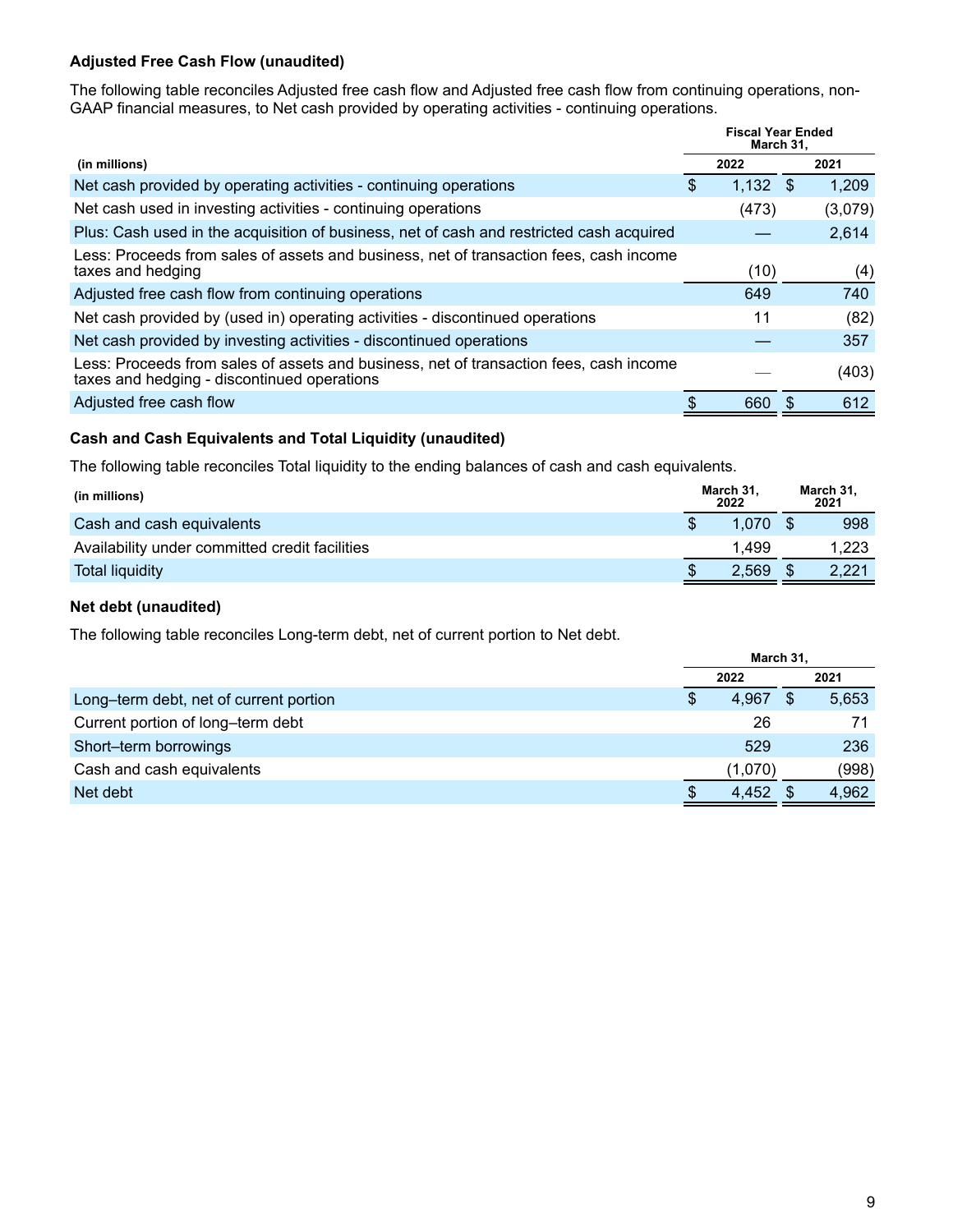# **Reconciliation of Net income from continuing operations, excluding special items (unaudited) to Net income from continuing operations**

The following table presents Net income from continuing operations excluding special items. We adjust for items which may recur in varying magnitude which affect the comparability of the operational results of our underlying business.

|                                                                | <b>Three Months Ended</b><br>March 31, |      |    |      |     | <b>Fiscal Year Ended</b><br>March 31, |     |      |  |
|----------------------------------------------------------------|----------------------------------------|------|----|------|-----|---------------------------------------|-----|------|--|
| (in millions)                                                  |                                        | 2022 |    | 2021 |     | 2022                                  |     | 2021 |  |
| Net income from continuing operations                          | S                                      | 217  | -S | 180  | \$  | 1,018                                 | \$. | 458  |  |
| Special Items:                                                 |                                        |      |    |      |     |                                       |     |      |  |
| Business acquisition and other related costs                   |                                        |      |    |      |     |                                       |     | 11   |  |
| Gain on sale of a business                                     |                                        |      |    |      |     | (15)                                  |     |      |  |
| Loss on extinguishment of debt, net                            |                                        |      |    | 14   |     | 64                                    |     | 14   |  |
| Metal price lag                                                |                                        | (39) |    | (26) |     | (166)                                 |     | 6    |  |
| Restructuring and impairment expenses, net                     |                                        |      |    |      |     |                                       |     | 29   |  |
| Charitable donation                                            |                                        |      |    |      |     |                                       |     | 50   |  |
| Purchase price accounting adjustment                           |                                        |      |    |      |     |                                       |     | 29   |  |
| Tax effect on special items                                    |                                        | 10   |    | 3    |     | 32                                    |     | (36) |  |
| Net income from continuing operations, excluding special items |                                        | 189  |    | 172  | \$. | 934                                   | \$. | 561  |  |